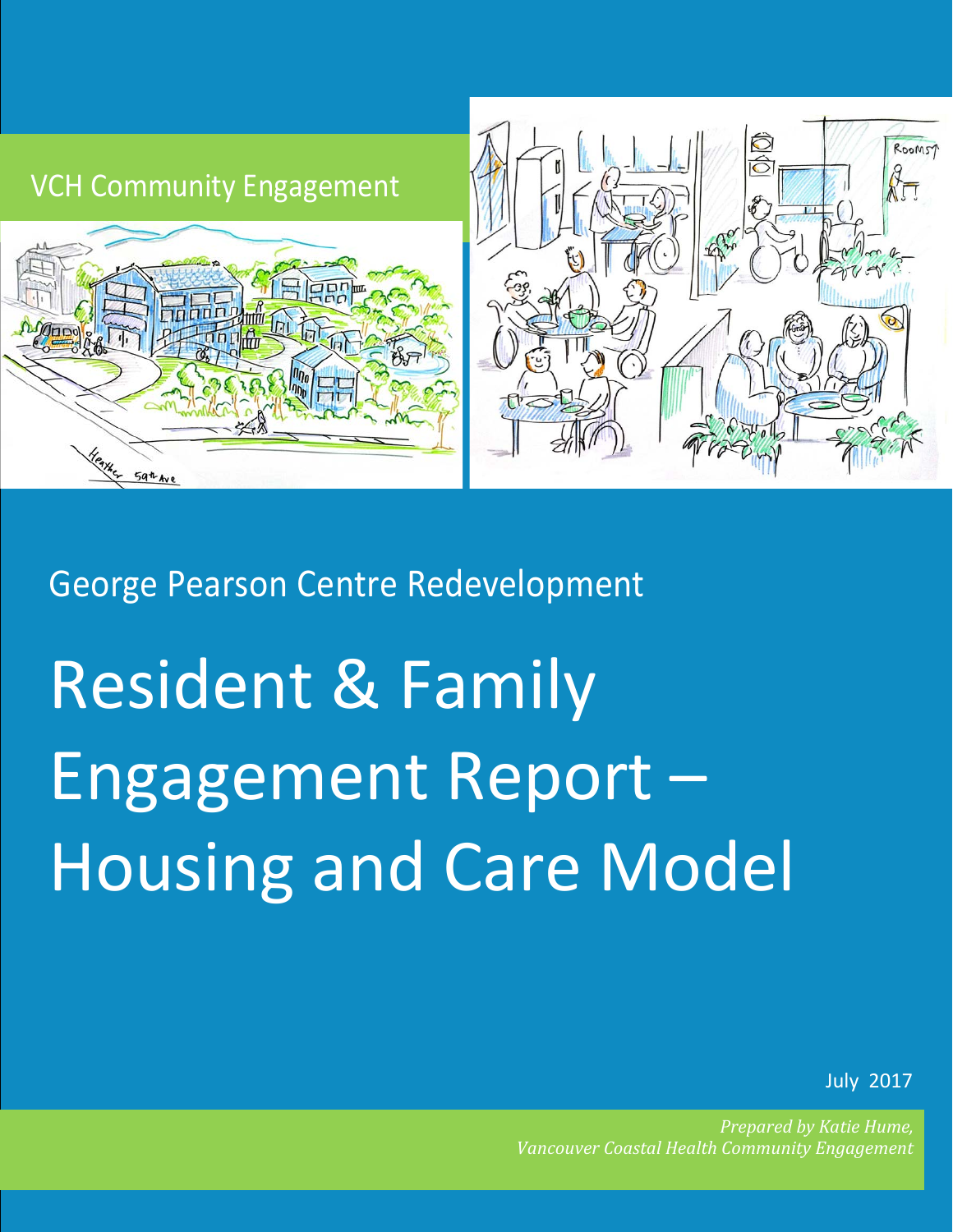## **Background**

George Pearson Centre (Pearson) is a 114-bed residential care facility for adults with disabilities who have complex care needs. Built in 1952 the Pearson Centre sits on an eighteen-acre parcel of park-like land that also includes Dogwood Lodge – a residential care facility for seniors.

Both the Pearson Centre and Dogwood Lodge facilities are aging and no longer meet current facility standards. As such, Vancouver Coastal Health has been working to redevelop the Pearson Dogwood Lands - replacing Dogwood, building homes for Pearson residents on the site and building a surrounding community of market housing as well as a community health centre.

In 2014, following the municipal policy paper process, Vancouver Coastal Health created a Pearson Redevelopment Committee. The purpose of this committee, consisting of residents of Pearson, members of CARMA (a Pearson resident advocacy group), local disability advocacy organizations, and VCH staff, was to collaboratively develop the housing model and care model that would replace George Pearson Centre after redevelopment. Together this redevelopment committee decided that the housing available for the first fifty residents to move out of Pearson would consist of:

- Ten single units
- Four group units, each supporting six residents
- Four group units, each supporting four residents.

Care for residents of these units would shift from a residential or medical model of care to a social model of care. Residents will primarily be supported by professional nursing staff as well as Total Support Workers who assist residents with activities of daily living and clinical care. Other clinical care, such as physiotherapy, occupational therapy and respiratory therapy, would be provided on an outreach basis to residents' homes, or at nearby locations.

The Pearson Resident Council (a monthly meeting of Pearson residents) felt these models were quite different than what had been originally developed in consultation with Pearson residents and so requested that VCH engage residents and family about the new plans. At the same time, Vancouver Coastal Health identified a need to engage residents and families in the lead up to the rezoning application, particularly because many residents of Pearson would be unable to speak at the rezoning hearing. Subsequently VCH and representatives of the Pearson Resident Council collaboratively developed an engagement process with the intent to:

- Inform residents and families about what has been planned in terms of housing and care for Pearson residents in the new development
- Gather the thoughts and concerns of residents and family members about these plans in a report that would be presented as part of the rezoning application

This report is a summary of what was heard over two rounds of resident engagement: Round one, which occurred in February, 2017 focused on housing design; round two, which occurred in June, 2017, focused on the model of care. An interim report, which summarized feedback from round one, was presented to Pearson Resident Council and provided to the city. It is available online on the Pearson Resident website and at [www.cean.vch.ca.](http://www.cean.vch.ca/) Both reports are forwarded to the city prior to the rezoning hearing.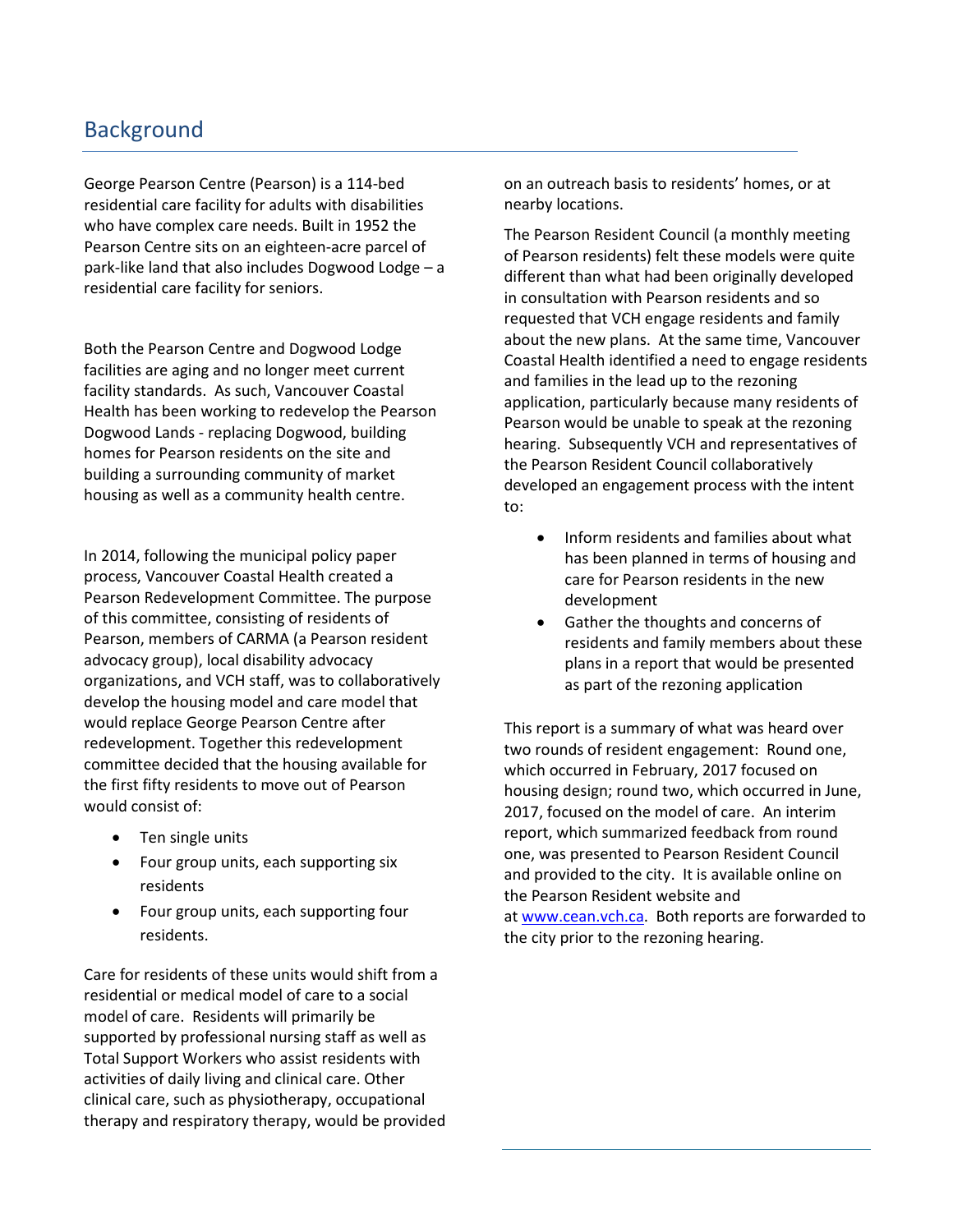## Engagement Process

The resident and family engagement process was developed by VCH Community Engagement, VCH Pearson redevelopment project staff, a representative of the Pearson Resident Council and members of CARMA.

The process was planned in two rounds. The first round, held over two weeks in February 2017, focused on the housing design. The second round, held over one week in June 2017, focused on the care model.

The engagement process for each round was roughly the same: One-hour information sessions/focus groups were held with each of the five wards (known as neighbourhoods) at Pearson. This was followed by an evening open house for residents and families who could not attend their ward session. As a means of encouraging participation, the Pearson Resident Council paid residents who participated in the ward information sessions \$10 for their attendance.

During the information session/focus groups, the project director provided a presentation about the housing model or care model. Following the presentation, VCH Community Engagement facilitated questions and answers and asked participants:

- 1. What did they like about the housing model?
- 2. What were they concerned about?



Project Director, Joy Parsons, speaking at GPC open house, February 14, 2017.

In round one the opportunity to schedule an interview was offered to residents and family members. In the second round of engagement a set time at Pearson was established to conduct 30 minute resident interviews on a drop-in basis.

Comments and questions from all engagement sessions and interviews were organized thematically and summarized in this report. In addition, all questions were compiled along with answers into a Frequently Asked Questions document. This document was made available to residents, family and GPC staff.

Separate engagement sessions were also held with GPC staff during both the February and June rounds. The feedback from staff is not included here. However, all questions raised by staff were included in the FAQ document.

### How many people participated?

#### Round 1: Housing Design

|                                                                 | Pearson<br>residents | Family<br>members        |
|-----------------------------------------------------------------|----------------------|--------------------------|
| <b>Information sessions</b>                                     | 49                   | 12                       |
| Open house                                                      | 17 (9 new*)          | $8(6$ new <sup>*</sup> ) |
| *Attendees who did not<br>also attend an<br>information session |                      |                          |
| <b>Interviews</b>                                               | 1                    | ŋ                        |
| Total                                                           | 58                   | 20                       |

#### Round 2: Care Model

|                                                                 | Pearson<br>residents | Family<br>members         |
|-----------------------------------------------------------------|----------------------|---------------------------|
| <b>Information sessions</b>                                     | 38                   | 4                         |
| Open house                                                      | 13 (4 new*)          | 7 $(6$ new <sup>*</sup> ) |
| *Attendees who did not<br>also attend an<br>information session |                      |                           |
| <b>Interviews</b>                                               | ٩                    | 3                         |
| <b>Total</b>                                                    | 50                   | 13                        |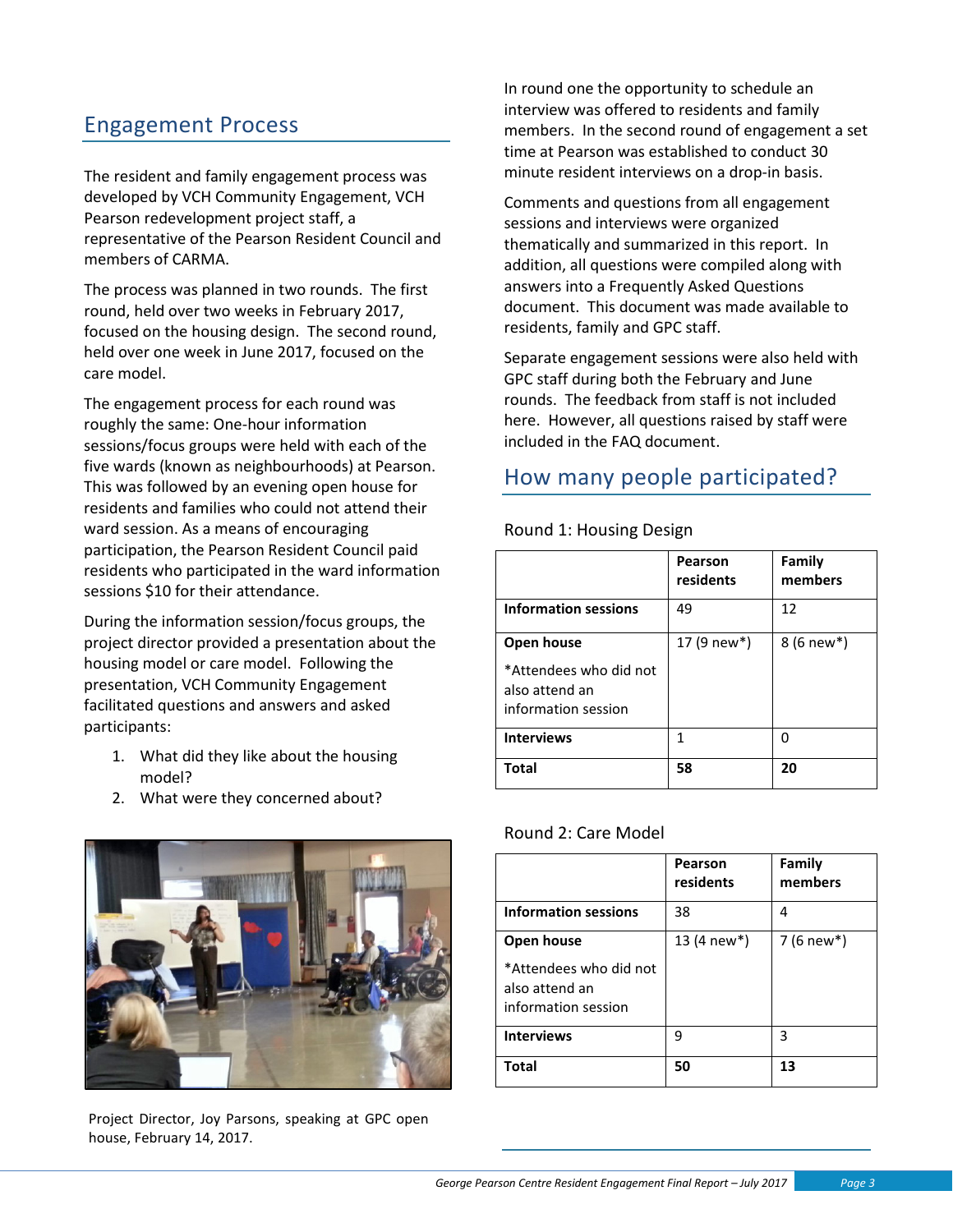## Limitations

It is important to note that many Pearson residents who participated in information sessions and open houses did not voice their opinions during the engagement sessions. Many residents are not physically able to speak or not cognitively able to understand the content.

It is also important to note that a limited number of family or friends participated in the engagement process, particularly in the second round. For those who are physically or cognitively unable to communicate, family and friends must act as their representatives. As such, this report has limited information from the perspective of those who are non-verbal or unable to direct their own care. Additional efforts to engage family members is important for future stages of engagement.

## What We Heard

#### **Housing Model**

#### **Theme 1: Improved privacy and dignity**

During information sessions, several residents indicated support for the housing model and description of the surrounding community. While most did not offer explanation for why they liked the plans, residents seemed to express the most support for design features that promote greater privacy and dignity, including:

- Having their own bedroom
- The large size of the bedrooms
- Having their own bathroom and shower
- The inclusion of ceiling lifts from bed to the bathroom.

*<<Thumbs up motion>> [when told the planned size of the bedrooms] – Pearson resident*

*"I'm happy to hear everyone will have their own bedroom. The open wards on Ward 2 are terrible. There's no privacy." - Pearson resident*

#### **Theme 2: Desire among some residents to live in single apartments**

Although residents were not asked to state their preferred type of housing, some residents expressed a strong desire to live in the single units that will be included in the first phase of construction. Some of these residents were relatively new to Pearson, while others were longtime residents. Reasons these residents gave for wanting their own until included:

- Not wanting to share space with other residents (some cited having problems with roommates at Pearson)
- A desire to hire their own staff
- Wanting control over their own schedule and food
- A desire to have their own pet

*"I want to live in an independent apartment… more freedom to do what I want, more privacy." - Pearson resident*

Some residents expressed concern that an independent unit in the new development would not be possible for them despite their desire to live alone. For some, CSIL (self-directed funding for individuals to purchase their own home support services) was insufficient to cover their complex care needs. Others worried they might not be eligible because of their cognitive impairments. One resident expressed concern that there would not be enough one-bedroom units in the first phase for all those who wanted them.

#### **Theme 3: Improved access to the broader community**

Some residents indicated that the community amenities proposed for the new development would mean an improved quality of life.

#### *"It feels like a community." – Family member*

*"I think the plans overall are pretty good. I like the retail on the ground floor. Having coffee shops, SkyTrain, or a newspaper stand will be great." – Pearson resident*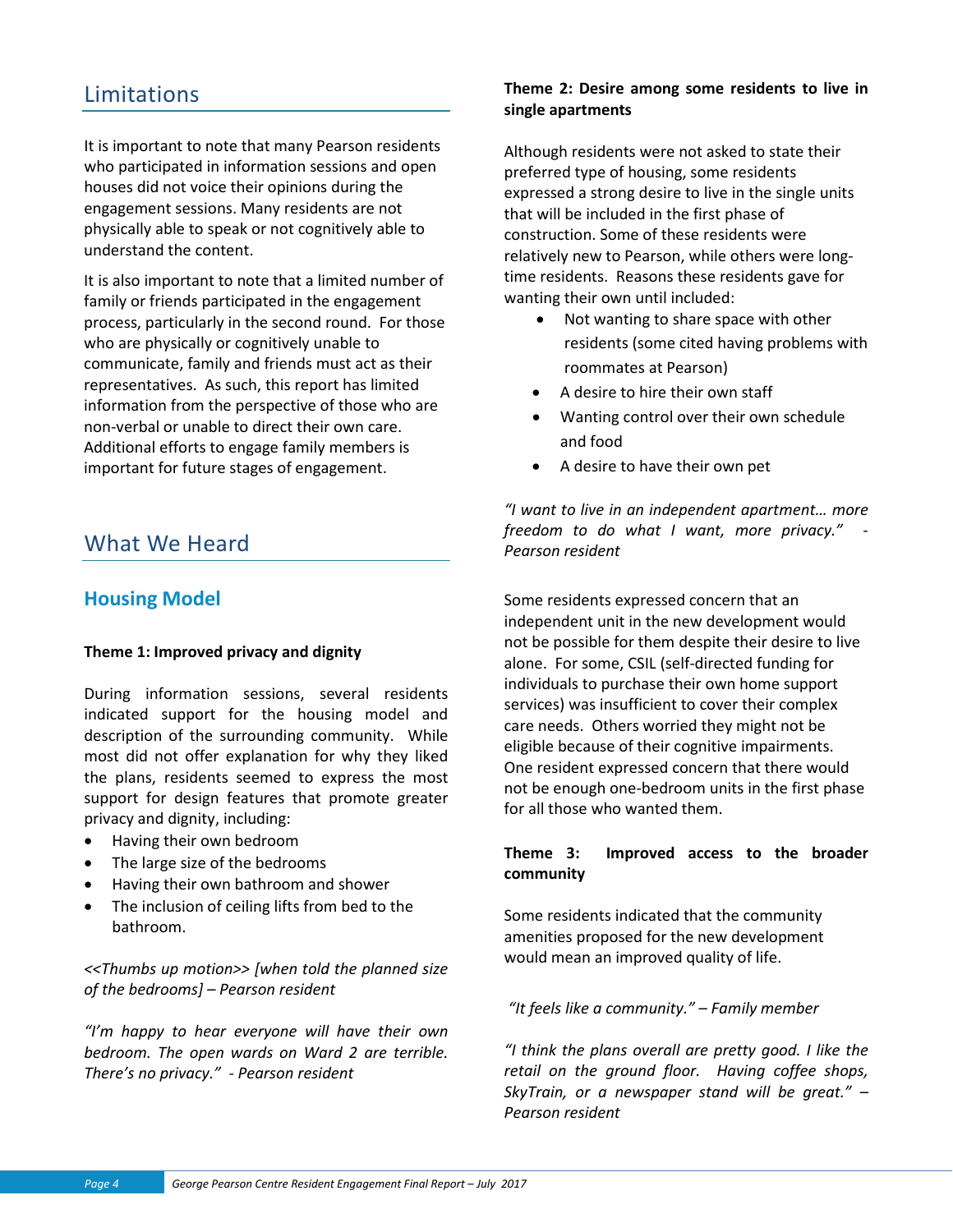**Theme 4: Skepticism that the housing described during the presentation would be delivered ontime or at all**

Redevelopment of the Pearson Dogwood Lands has been talked about for twenty years or more, leading to a significant level of skepticism among some residents and staff that this redevelopment will happen. Some residents felt that the permitting processes and construction problems would create significant delays in the housing being ready for move-in. Others mentioned that a change in provincial or municipal government would likely stall or terminate the project.

Following one of the information sessions, one resident cautioned the facilitator to be clear about the likelihood of delay to avoid disappointing residents who were eager to move into this new development.

#### **Theme 5: Concern that some design elements of the housing design were inadequate or inappropriate**

Although detailed designs for the housing units have not yet been created, some residents and family members were eager to discuss requirements for detailed design.

Based on the conceptual drawings presented during the engagement sessions, a small number of stakeholders raised concerns that some elements of the housing design would be inadequate or inappropriate for residents. The power wheelchairs that Pearson residents use can often be quite large and require significant space, not just for turning, but also for two wheelchairs to pass one another. Kitchen design was identified as an area that needed careful consideration and engagement of residents to maximize functionality. One family member felt that the kitchens were too small and lacked sufficient fridge space and dishwashers for feeding six adults plus staff.

#### **Theme 6: A desire to live with loved ones or have overnight guests**

Some residents live far away from their families and are unable to travel home. In several sessions Pearson residents mentioned wanting to be able to accommodate overnight guests. Pearson currently has two family rooms available for short-term, accommodation for visitors. These family rooms are well utilized by family members some of whom may have limited means to pay for hotel accommodations. There is currently no plan to provide such accommodation in the new development, however, the large size of the bedrooms could accommodate a cot for a visitor. This was satisfactory to some residents, however some feel this may reduce visits by family members.

*"My visitors have small children. They can't all stay in my room." - Pearson resident*

In both rounds of engagement residents and family members also spoke about wanting to have a twobedroom unit so that they would be able to live with their families or spouses again.

*"We've been married 56 years. I took care of her as long as I could. I spend every day here but we want to live together." – Family member*

*"I want to live with my family. Everything else feels like a hospital." - Pearson resident*

Others asked that priority for access to market and social housing on the Pearson lands be given to Pearson family members so that they can live closer to their loved one.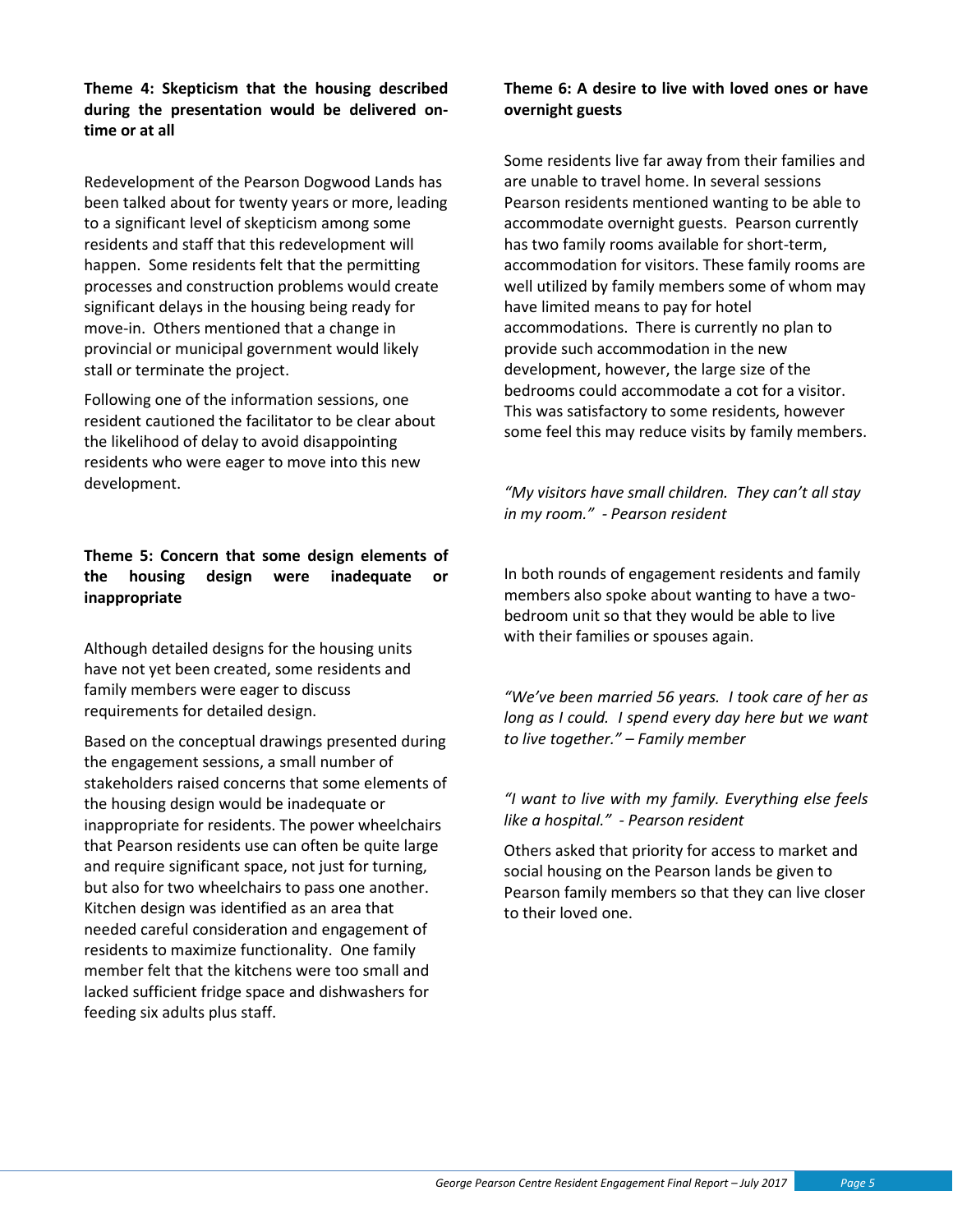#### **Theme 7: Parking needs to be free**

Visitor parking was raised as an issue in several information sessions in round one. At present, staff and visitor parking is free at Pearson. Many family members spend whole days at Pearson with their loved ones. Expensive parking may reduce visits, put financial strain on families or put additional pressure on street parking in the surrounding community.

#### **Theme 8: Fears about safety in a multistory building**

Some residents raised concerns about living on above-ground floors. Reliance on elevators which can break down or stop functioning in a powerfailure makes some residents worry about being trapped in their unit.

*"[My friend who lives in her own place] has had times when she's been homebound for three days because of elevators." - Pearson resident*

Residents also expressed worries about the ability to evacuate a large number of people in power wheelchairs in the event of an emergency. One resident asked who would coordinate fire drills in this new housing.

#### **Care Model**

#### **Theme 8: Support for the concept of Total Support Workers and the care model overall**

Many residents expressed satisfaction with the proposed care model, particularly the notion of Total Support Workers. Participants looked forward to having the opportunity to build a relationship with their support staff and have someone who knows their preferences and where they keep their belongings. A number of participants talked about their present lives being organized around the nurses' schedules at Pearson, rather than by their own preferences. They look forward to this changing under this new philosophy of care.

*"I like the [proposed] care model. I don't want it to change or be amended beyond recognition." – Pearson resident*

*"Good." – Pearson resident*

For some residents who were interested in living in one-bedroom units, the ability to hire their own staff in the new care model was very appealing.



Heather Morrison from CARMA describes her experience with Total Support Workers at GPC open house, June 2017.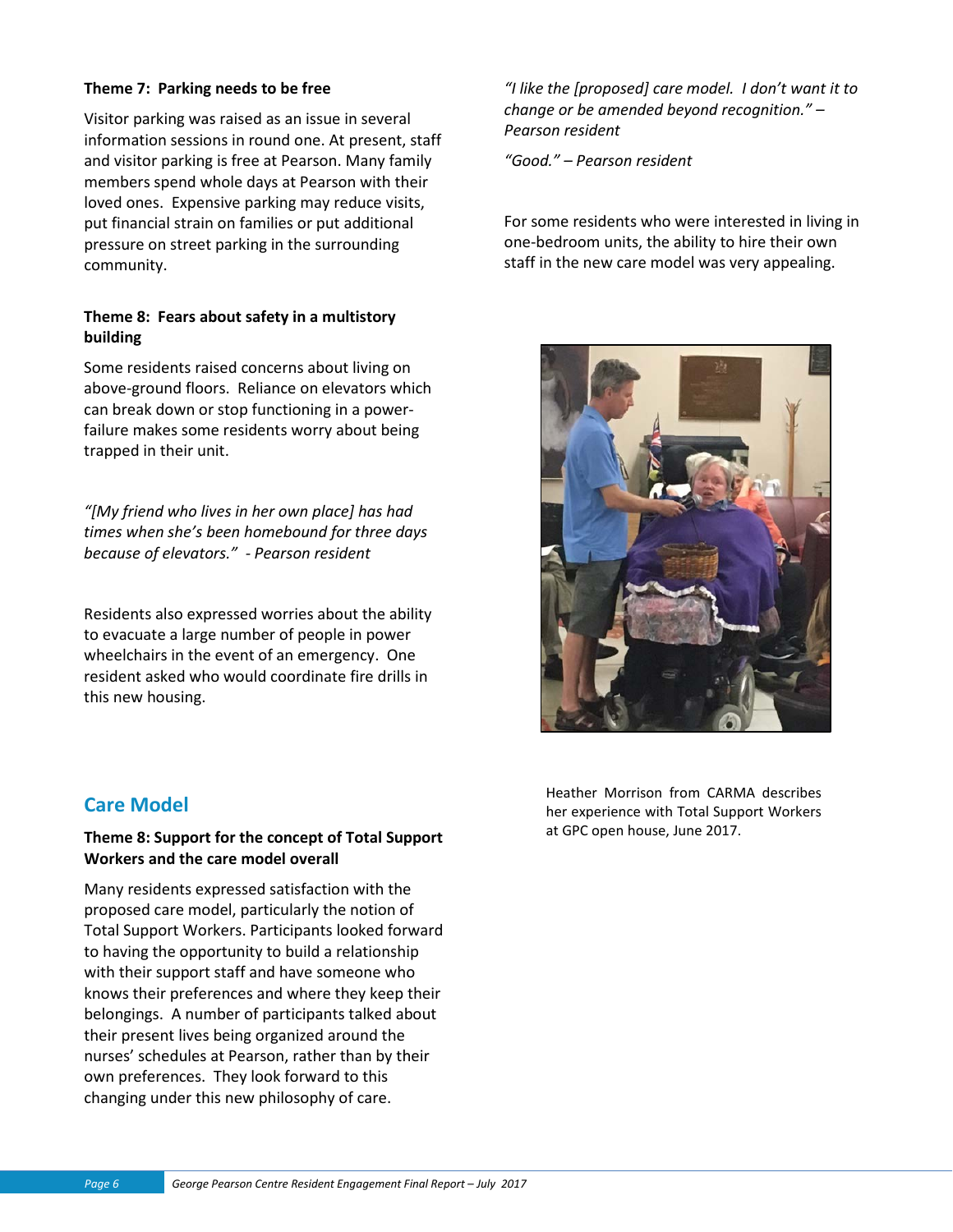#### **Theme 9: Concerns about staffing**

Although most liked the concept of Total Support Workers, several participants raised questions about the feasibility of recruiting and retaining Total Support Workers for such a large number of residents. Many believe that there are few individuals who are proficient at the range of skills required and have the personality necessary to provide the kind of holistic care being described in the care model. Moreover, some participants believe that the planned wage level will not be enough to retain good staff and so some of the key benefits of a Total Support Worker model – relationship and familiarity – will not be realized.

Several participants questioned whether current Pearson clinical staff would be given priority for positions in the new housing. For some, current Pearson staff are well-trained and experienced and they would like to see them retained. Other participants, however, feel that many existing Pearson staff would not fit well into the new social model of care and wish to see an open competition for these positions.

#### **Theme 10: Concern that quality of care will suffer**

Some participants expressed skepticism that a Total Support Worker can provide the same level of care as the specialized staff roles at Pearson. While many participants were pleased by the proposed staffing ratios, others thought that the scope of the Total Support Worker role would be unmanageable at the proposed ratio.

*"Nurses notice a lot of things that Care Aides don't pick up on." – Pearson Resident*

*"If a Total [Support] Worker is mopping the floor and then my son needs immediate suctioning, they're supposed to drop the mop and go and suction him? That's an infection control risk." – Family member*

#### **Theme 11: Questions about food**

Residents and family members wondered how they would divide the cost of food in a shared unit. It was also wondered how Total Support Workers would provide meals for six adults who may have different incomes, different preferences or nutritional requirements, e.g. some residents require purees, others do not. Residents questioned what would happen if their Total Support Worker wasn't a capable cook!

Some family members questioned the apparent inefficiency of having clinically trained staff shop and cook for individual or small groups of residents as opposed to a centralized kitchen.

#### **Theme 12: Fear that care won't be available in an emergency**

Some participants, particularly family members, stated that the proposed housing and care model may be appropriate for some residents of Pearson, but would not be appropriate for those with very complex care needs.

Many worry that residents, particularly those with tracheostomy and ventilators would be at higher risk for infection or suffocation in this type of housing. At Pearson, staff members including a respiratory therapist are available very quickly to intervene, particularly for emergency suctioning or ventilator trouble-shooting. Stakeholders worry that this quick response won't be possible in this care model because sufficient staff may not be present, especially at night. One participant noted that three staff members are needed to respond to a respiratory emergency (code blue).

*"Even the idea of floating staff is scary – what if someone can't breathe and the Total Support Worker can't reach the float staff?" - CARMA representative*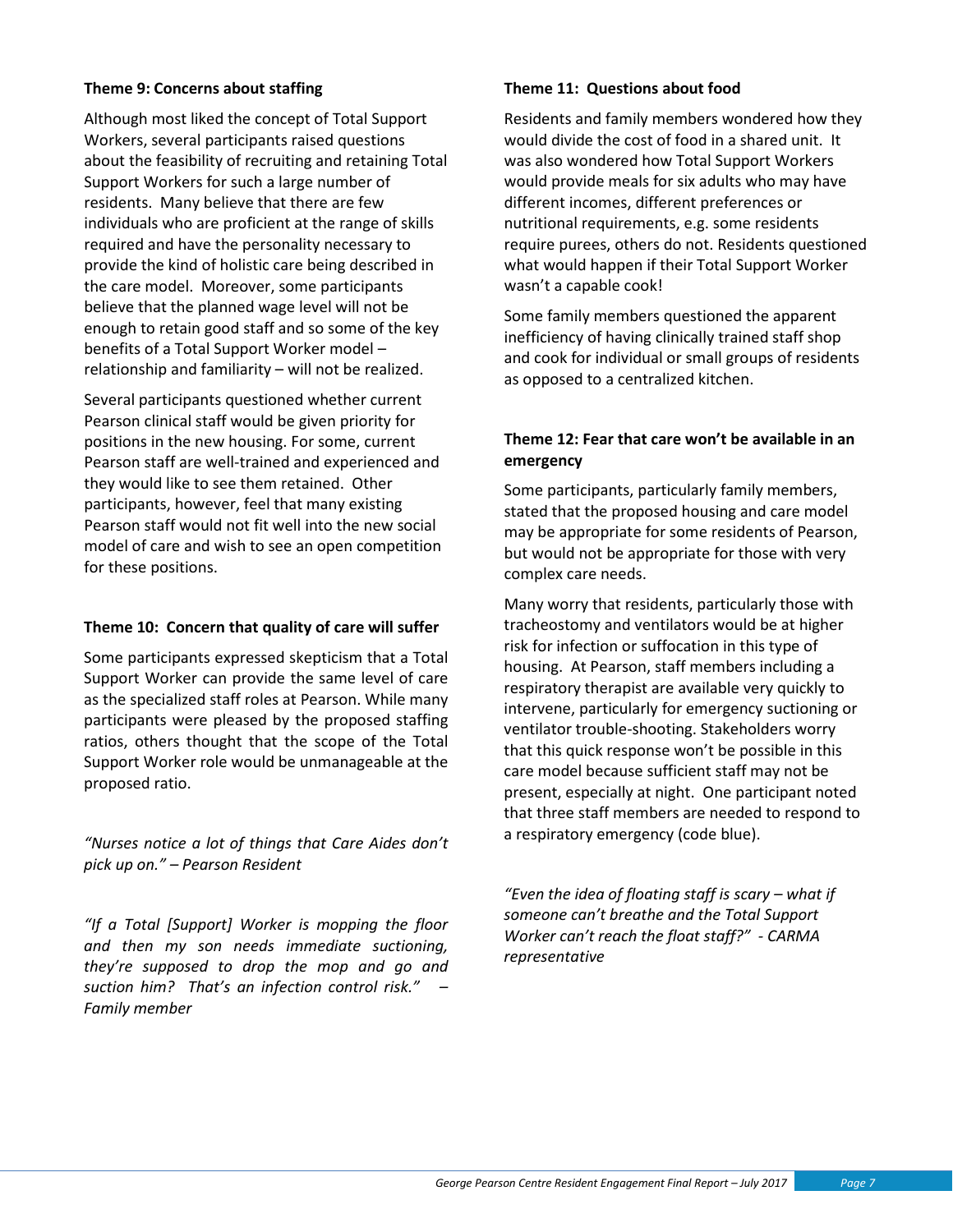#### **Theme 13: Concern about greater social isolation and desire for continued organized group recreational activities**

Social isolation is a serious issue for many people with disabilities. Many residents feel that Pearson is their community and the move to more independent forms of housing puts them at risk for greater social isolation. For residents of Pearson who are immobile, family members described the stimulation that their loved ones receive living in a busy facility or on an open ward. For other residents, simply being able to independently move around the halls of Pearson is an important source of social interaction and stimulation, especially during cold or wet weather, which can pose mobility challenges or health risks.

*"In new model people are going to be very isolated. One of the best things about Pearson is that we get together. Here you know you're going to meet friendly faces every day. That's not always true about the cruel world out there. There's prejudice about people in wheelchairs." – Pearson resident* 

At present, Pearson operates a recreation department that offers a range of activities on-site, in the local community, and day-trips for residents. In almost every session and interview stakeholders spoke of how much this programming adds to their quality of life and raised concerns that this recreation department would be lost.

*"Recreation and the pool make life here really special. If they didn't have that, no one would come out of their room. They'd just sit and watch TV all day. - Pearson resident*

Some participants asked that space be made available on the site to allow groups of residents to continue to participate in gatherings and group recreational activities. The community garden and monthly community kitchen program currently organized by CARMA with community volunteers was frequently mentioned. An appropriate accessible kitchen and large dining space, as well as staff to provide coordination of volunteers would be required to continue to hold such a program.

#### **Other themes**

Some resident and family feedback fell outside of the topics of housing model and care model, but warrant inclusion.

#### **Theme 14: Disappointment over the lack of a residential care option on the Pearson lands**

Throughout both rounds of the engagement process residents and family members spoke about their disappointment that the residential care option included in the original redevelopment planning (groups of  $10 - 12$  residents living together in a self-contained home with two homes on the same floor) is no longer one of the on-site housing options offered to residents. Among the reasons for wanting a residential care option on site, residents and family members mentioned:

- A sense of community and opportunities for socializing and stimulation
- Safety in the event of emergency
- Ease of access to care like a family doctor and physiotherapy
- Ease of access to basic needs like hairdressing and dental care
- Family rooms for overnight guests

*"I have no objection to this [housing and care model] for those who want to do it. But I'd like to see an option of a facility where services are readily available and where my son is not isolated." - Family member*

This change to the plans resulted in a feeling of disenfranchisement for some who participated in earlier phases of resident engagement.

*"If Pearson has to be replaced, it should be replaced but with a better building. It was a big shock when we found out that Pearson was not being replaced." - Pearson Resident*